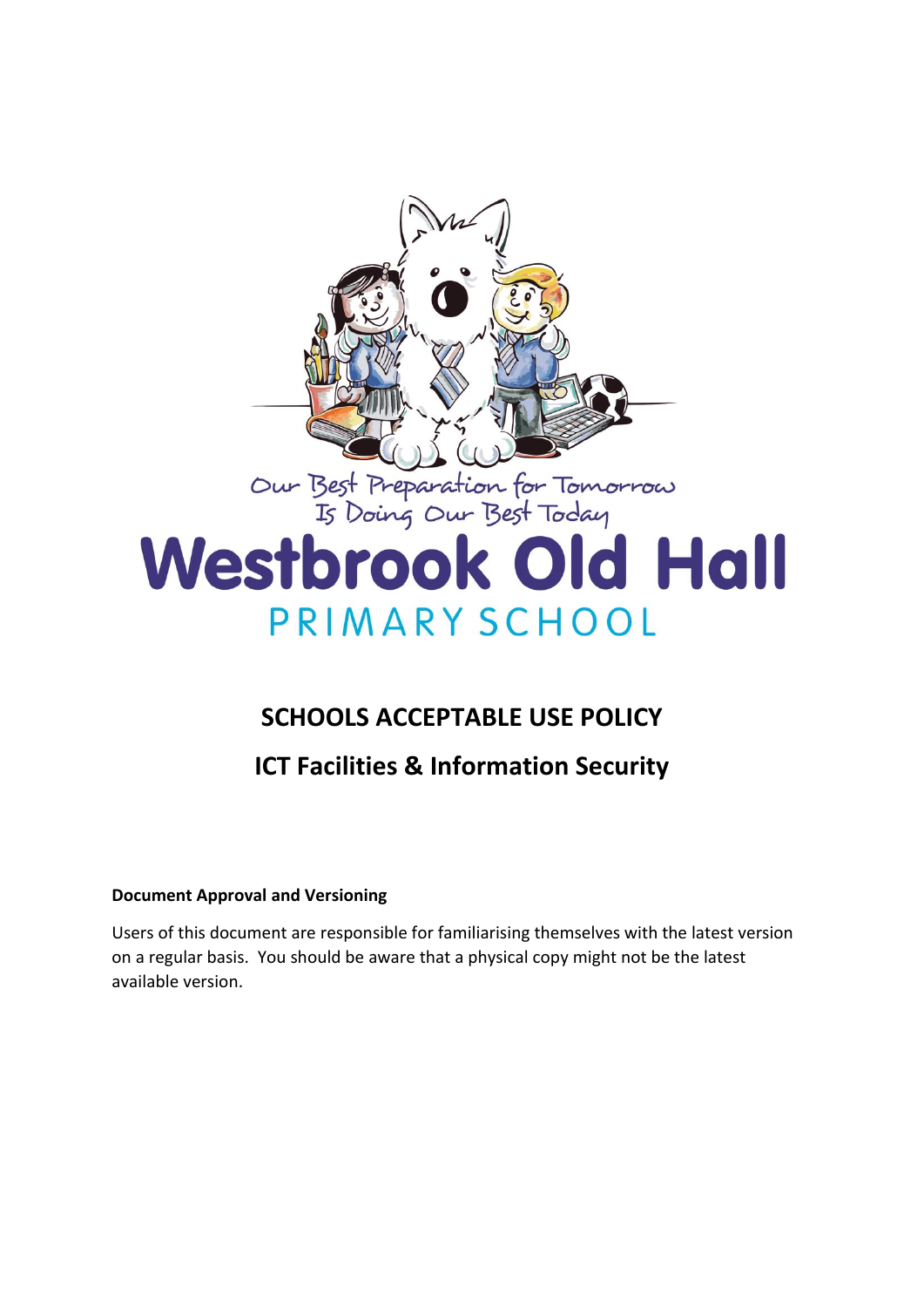# SCHOOL MISSION STATEMENT

We believe that the best preparation for tomorrow's future is striving to do our best today.

We believe that because our children matter, they have the right to be safe and healthy, happy and confident, recognised for the individuals they are and for those they might become.

We believe that because our children's achievement matters, they have the right to an excellent learning environment that promotes high expectations, ensures inclusion, recognises diversity and promotes progress and attainment.

We believe that because our children's future matters, they have the right to lead, the right to follow, the right to take best advantage of present and future technology and the right to a global life free from threat

# **Aims (Outcomes)**

Our school aims that all children:

- Are tolerant and responsible
- Are happy and confident
- Are safe and healthy
- Are skilled and willing
- Are eco aware
- Are techno 'cute'
- Are leaders and partners
- Are flexible
- Are given every opportunity to attain and progress
- Are mindful of the joy of diversity
- Are focussed on being excellent in all they do
- Are expected always to do their best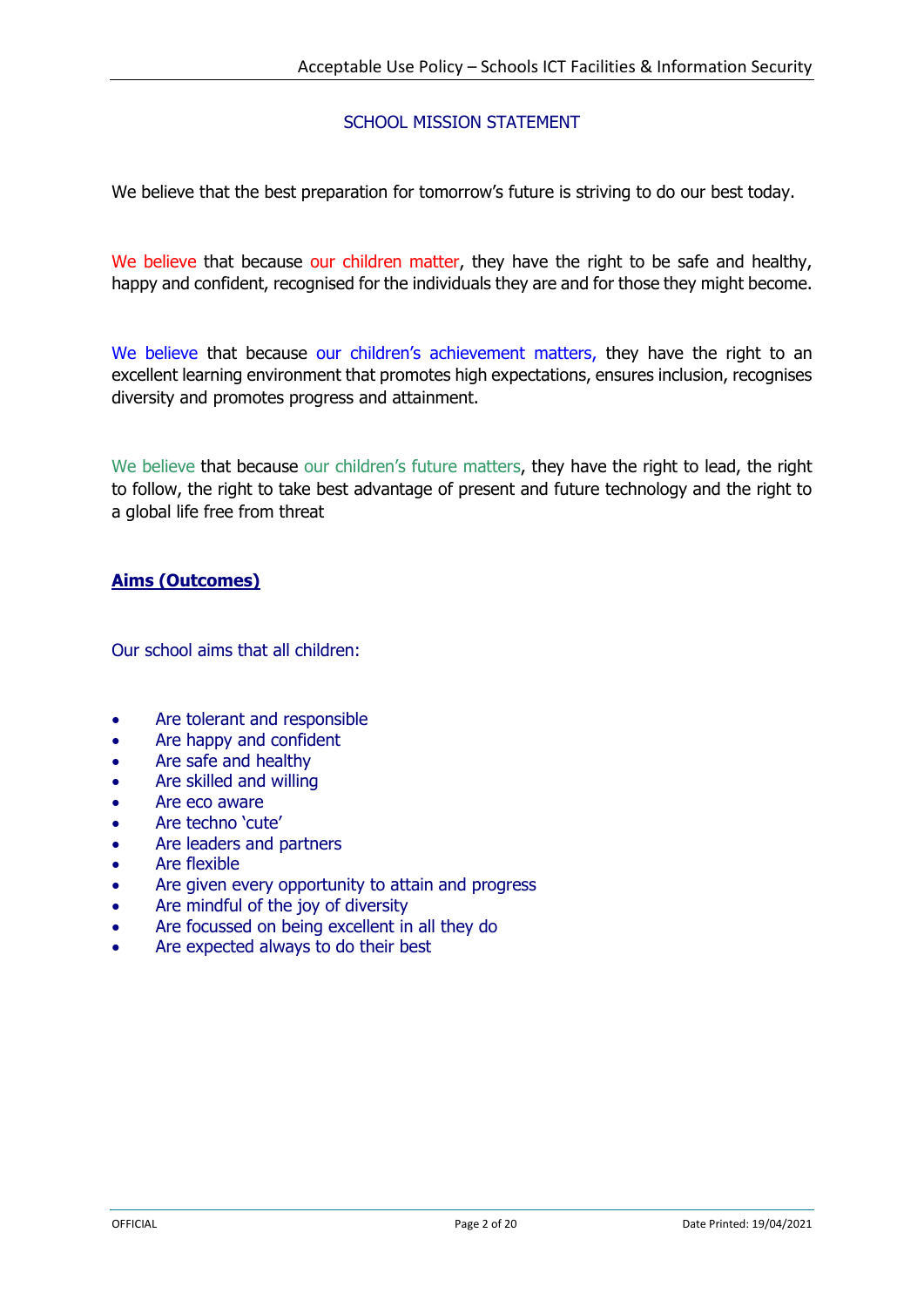# SCHOOL AIMS

Our children matter, as does their achievement and so too does their future.

# **Because our children matter, we will work to:**

- Ensure they are safe and ensure that they can keep themselves and others safe too
- Make sure that school life is happy, enjoyable and rewarding taking each and every opportunity to build confident, positive citizens of the future
- Develop individuals with a sense of responsibility to themselves and to their community, able to respond positively to different views and beliefs

#### **Because our children's achievement matters, we will work to:**

- Release and develop the excellence latent in all our children
- Ensure high expectations in all we do, developing a culture that remains positive about the steps to success and able to celebrate success accordingly
- Provide an inclusive learning framework where individual needs are recognised and catered for, where diversity is celebrated for what it offers our school community
- Ensure that all children make good progress leading to attainment appropriate to potential
- Develop learners with a love of learning and a commitment to future learning in life

#### **Because our children's futures matter, we will work to:**

- Develop their ability to release the opportunities provided by technologies present and future
- Develop their awareness of their footprint upon this 'one' world and how they can contribute to its sustainability
- Develop a skills base and a solution-focussed attitude that can be applied to effect in a variety of circumstances now and in the future
- Develop an ability to lead others and to be led by others in productive working partnerships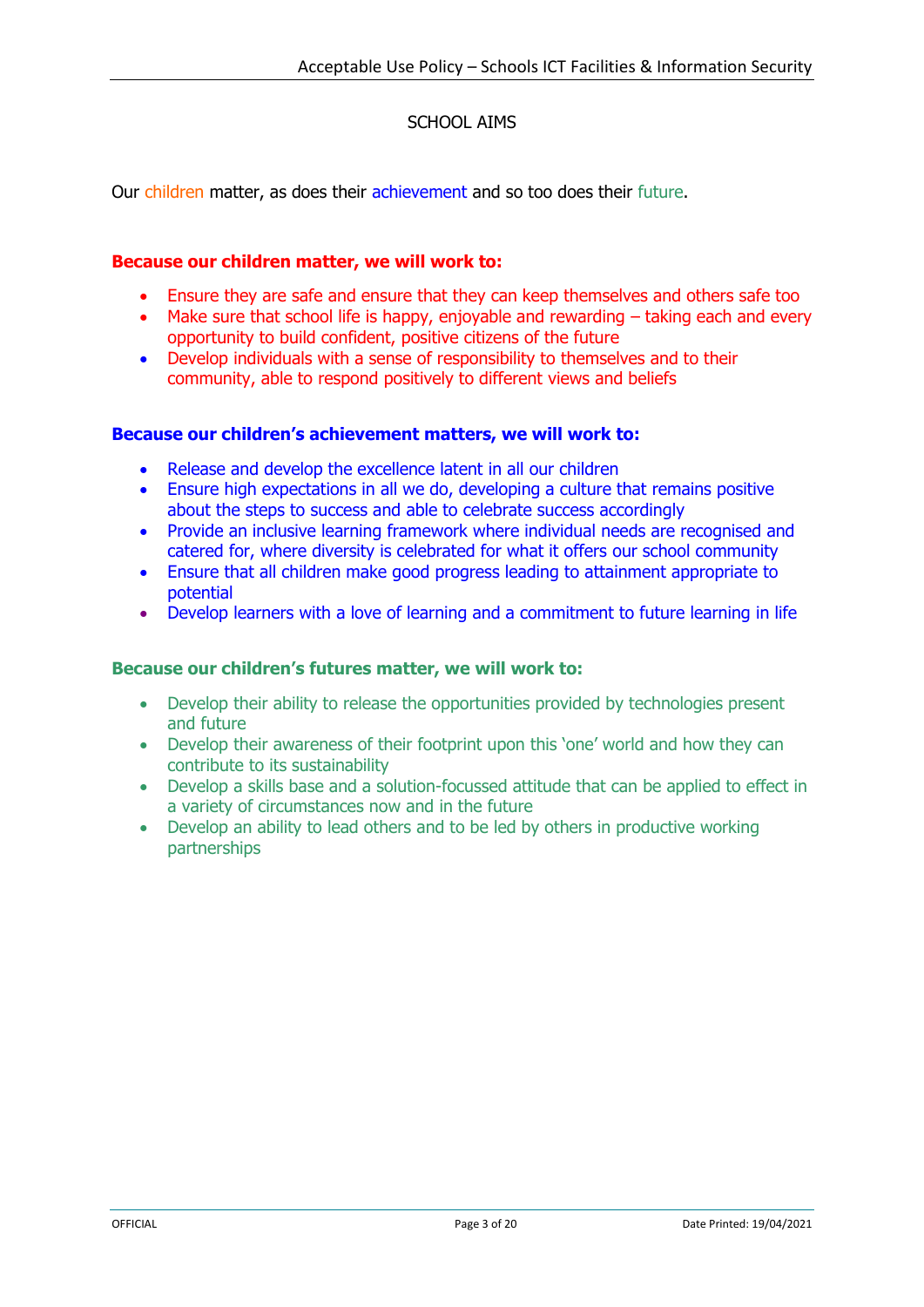### **EQUALITY STATEMENT**

Equal Opportunities is the responsibility of the whole school community and must be reflected throughout the organisation of the school and be addressed in the taught and hidden curriculum.

All staff, governors, parents/guardians and pupils will be involved in developing, implementing and monitoring the equal opportunities policy and practice.

All staff, governors, parents/guardians and pupils regardless of race, religion, ethnicity, disability, age, gender, gender identity, sexual orientation and socio-economic background, are welcome and will be encouraged to participate in the life of the school.

The school recognises its responsibilities under the Equality Act 2010 to eliminate discrimination and to promote good race relations.

# **BRITISH VALUES**

The government set out its definition of British Values in the 2011 Prevent Strategy. At Westbrook Old Hall we reinforce regularly the following values through an agreed programme: Democracy, The Rule of Law, Individual Liberty, Mutual Respect and Tolerance of those of Different Faiths and Beliefs.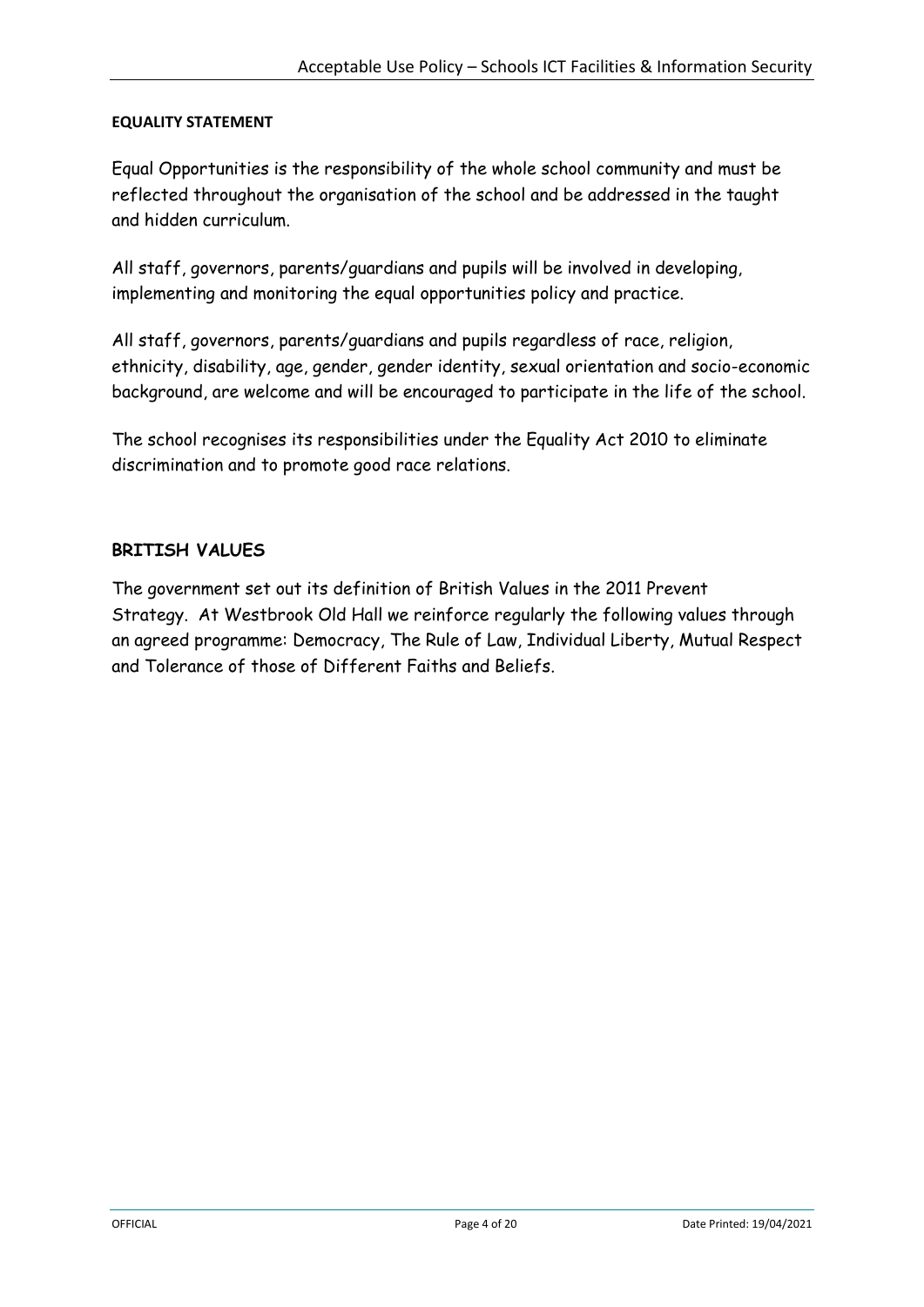|                | <b>Contents</b> |  |  |
|----------------|-----------------|--|--|
|                |                 |  |  |
| 1              |                 |  |  |
|                |                 |  |  |
| $\overline{2}$ |                 |  |  |
|                |                 |  |  |
|                |                 |  |  |
| 2.3            |                 |  |  |
| 3              |                 |  |  |
| 4              |                 |  |  |
|                |                 |  |  |
|                |                 |  |  |
| 5              |                 |  |  |
| 5.1            |                 |  |  |
| 6              |                 |  |  |
| 7              |                 |  |  |
|                |                 |  |  |
|                |                 |  |  |
|                |                 |  |  |
| 8              |                 |  |  |
| 9              |                 |  |  |
|                |                 |  |  |
|                |                 |  |  |
|                |                 |  |  |
|                |                 |  |  |
| 10             |                 |  |  |
|                |                 |  |  |
|                |                 |  |  |
|                |                 |  |  |
|                |                 |  |  |
|                |                 |  |  |
|                |                 |  |  |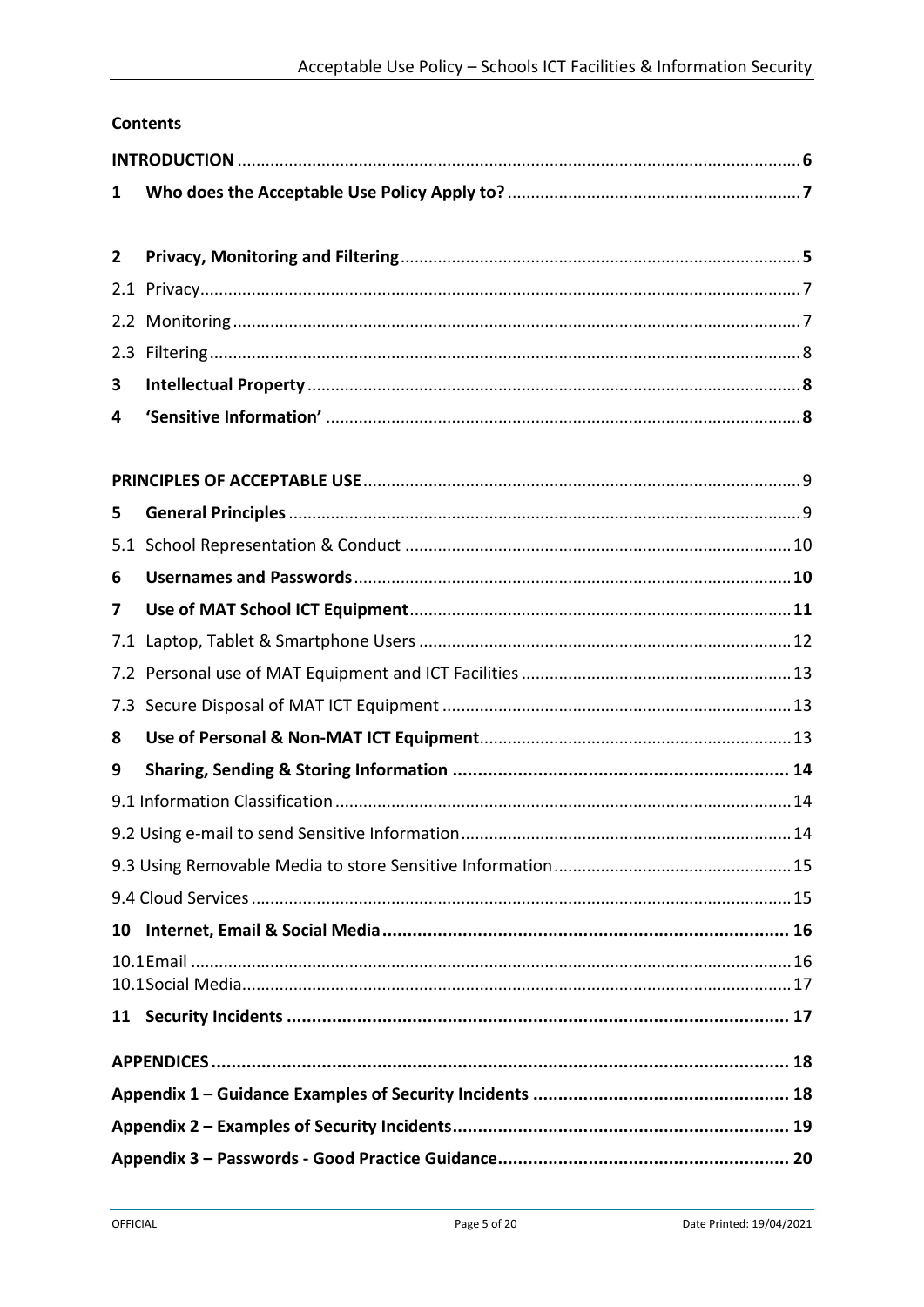# **INTRODUCTION**

A school collects, hold and uses information that is both confidential and valuable. Such information and the computer systems that store, process and transmit it must be adequately protected against any activity that could affect authorised and lawful use.

It is also important that the use of ICT resources is regulated, to ensure that a school complies with relevant legislation, regulatory codes of practice, its own governance arrangements and ICT & Information Security best practice. This policy has been developed to set standards and provide users with clear instructions and guidance on what constitutes acceptable and unacceptable use. Should issues arise, staff and head teachers may wish to liaise with trade unions at an early stage, who can provide guidance documents with specific scenarios which may be helpful.

Where the Omega MAT, 'the MAT', provides ICT services and/or ICT infrastructure to the School, it is also important that MAT facilities are protected.

In brief, the aims of the Acceptable Use Policy (AUP) are to:

- Protect School staff, users and the School's equipment and the information assets we hold;
- **•** Prevent the abuse or misuse of computer, internet, e-mail facilities and paper files;
- **•** Prevent information security incidents and/or information loss and breaches;
- Ensure compliance with legislation;
- Where applicable, protect the MATs ICT Facilities.

This policy should be read in conjunction with the relevant Schools policies, procedures and guidance.

# **Key Message**

All users must be aware of their obligations under this policy and take reasonable action to ensure on-going compliance.

As a condition of use, it is the responsibility of users to ensure that they keep up-todate with the latest requirements of the policy.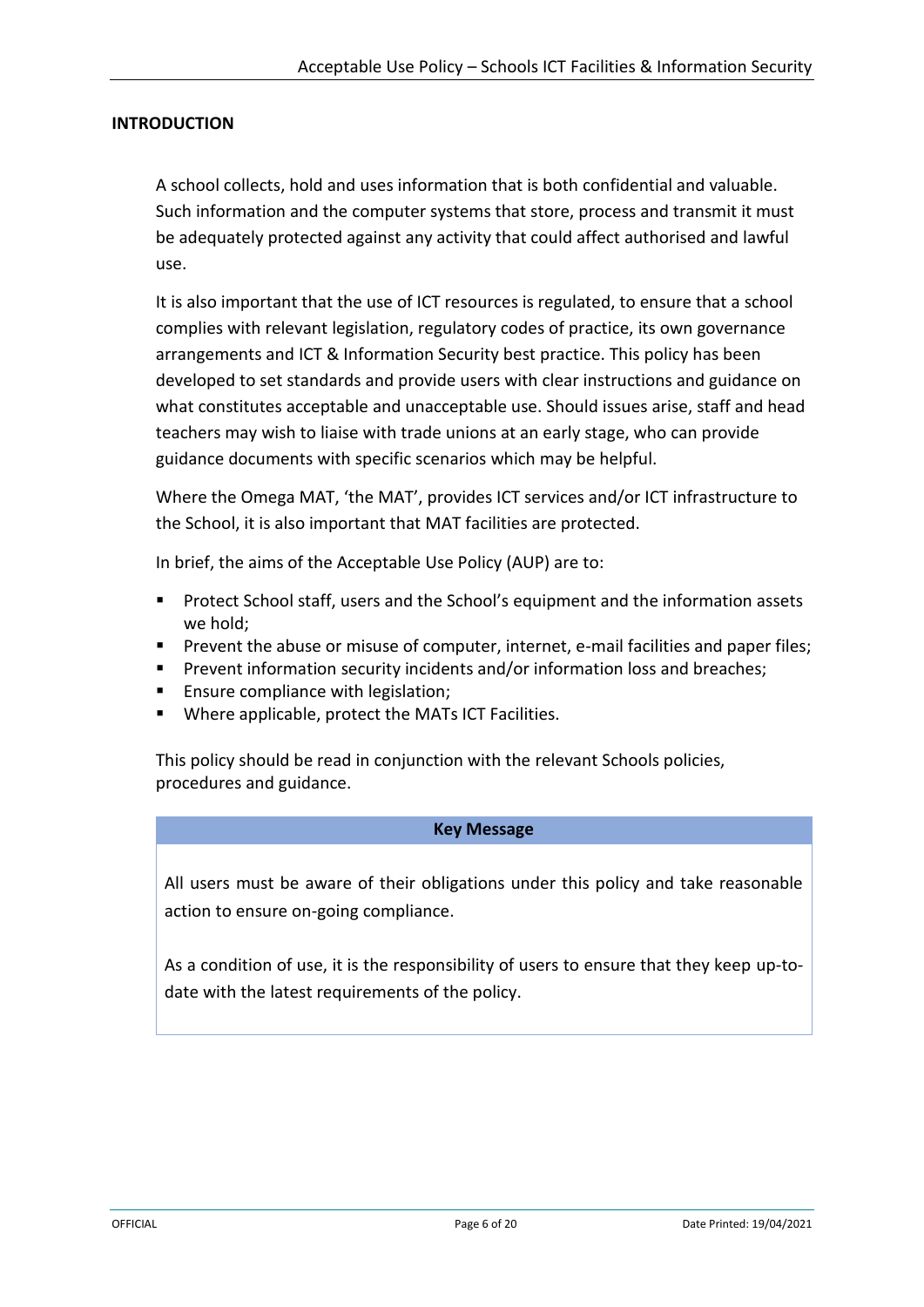# **1. WHO DOES THIS ACCEPTABLE USE POLICY APPLY TO?**

This policy and any references to 'the school' or 'users' refer to, but are not limited to, teachers and all other school staff, agency workers, contractors, 3rd parties and temporary staff such as work placements.

# **1.1 Responsibilities of Head Teachers & Governors**

Head Teachers and/or Governors will support this AUP by:

- Implementing the Policy within the school and ensuring that the AUP is circulated to all personnel;
- Ensuring that staff understand the legal risk and security implications of improper use of school ICT facilities;
- **•** Promoting good information security practice, by leading by example and ensuring they adhere to the conditions within this policy;
- Defining, with their team, the acceptable level of personal use of school and personally owned hardware such as mobile phones and facilities such as personal email accounts etc.

Head Teachers and/or Governors must ensure that the ICT facilities utilised by their school are configured and operated appropriately to protect the information held within or accessed by them. Guidance on the use of Cloud Services, 'Bring Your Own Device' and End User Devices (PCs, Laptops, Tablets, Smartphones, etc.) is available in Appendix 1.

# **2. PRIVACY, MONITORING & FILTERING**

#### **2.1 Right to Privacy**

It is accepted that the private lives of employees can, and usually will extend into the workplace. Consequently, to ensure your right to privacy, all monitoring activities will be governed by the Data Protection Act 1998 and the Human Rights Act 1998.

All reasonable measures will be undertaken to ensure that personal emails marked as such will not be opened in the course of monitoring unless there is a legal requirement to do so or there is suspicion that email has been used in a way that would constitute gross misconduct under their contract of employment.

#### **2.2 Monitoring**

The School (and/or MAT if applicable) does not generally engage in systematic monitoring and recording activities. However, it reserves the right to do so where there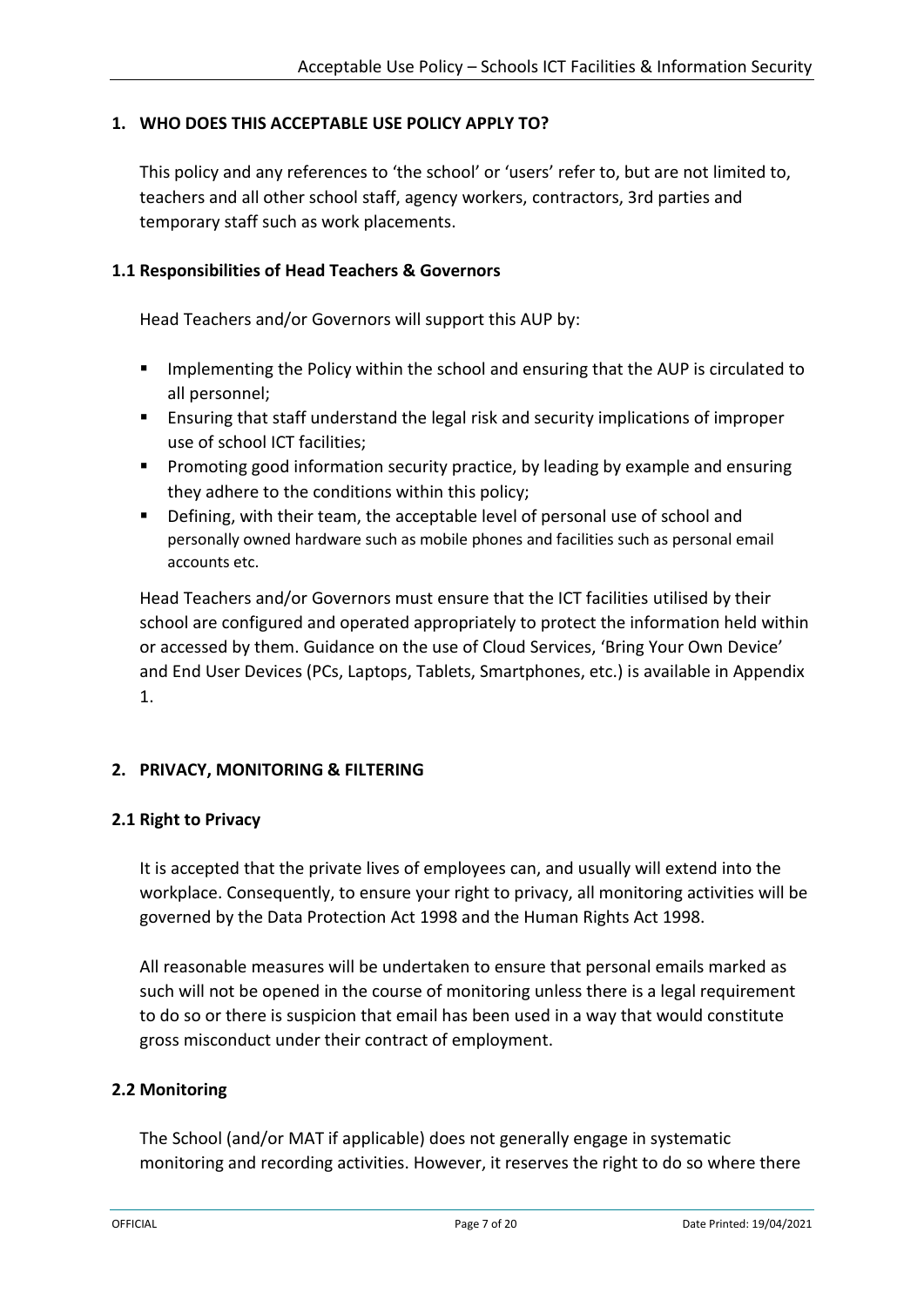is reason to believe that misuse of its information assets or computing facilities is occurring.

Nevertheless, the school (and/or MAT if applicable) maintains the right to examine any systems and inspect any data recorded in those systems. In order to ensure compliance with this policy, the school (and/or MAT if applicable) also reserves the right to use monitoring software in order to check upon the use and content of emails.

# **Key Message**

Any individual using the information assets or computing facilities of the school consents to such monitoring and recording. If apparent criminal activity is detected, monitoring logs, in conjunction with specific personal information, may be provided to the Police.

Such monitoring is for legitimate purposes only and will be undertaken in accordance with the procedure agreed with employees.

# **2.3 Filtering**

For Schools taking the MAT's e-mail and Internet services, they are both automatically filtered to ensure that inappropriate and unauthorised content is minimised as far as is possible without detracting from either service.

# **3. INTELLECTUAL PROPERTY**

Schools own the copyright in the information they produce. Copyright may also be assigned or transferred to an individual or organisation by the original owner(s). All information stored within the ICT facilities of the school and may be accessed at any time where there is a need to ensure compliance with legislation and internal policy.

# **4. SENSITIVE INFORMATION**

The term 'sensitive information' is used in a variety of contexts and can have different meanings according to the relevant legislation or usage.

In the context of this Acceptable Use Policy, 'sensitive information' includes any information which requires protection from unauthorised or unwanted loss or disclosure. This will typically include, but is not limited to:

- Personal data (including client records; staff records, appraisals, disciplinary cases, etc.);
- Sensitive personal data (for example, health records)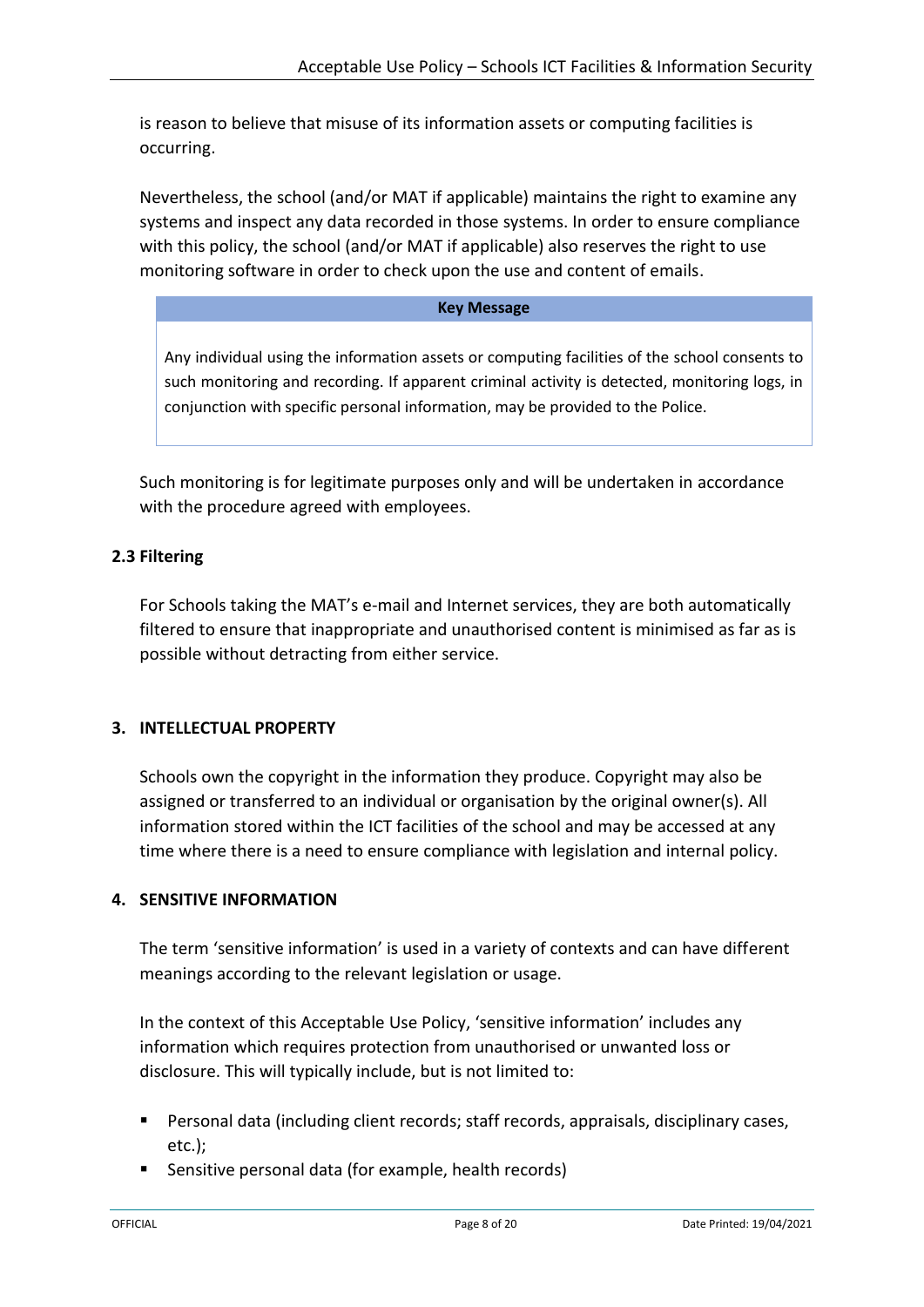- Bank and payment card information;
- Research or other proprietary information;
- Commercial data, leases, contracts, etc.;
- Information marked as 'OFFICIAL SENSITIVE':
- Any information where loss or disclosure could lead to damaging consequences for an individual or group of individuals; damage the reputation of the School, compromise ICT security or cause the School to not fulfil its statutory obligations.

# **PRINCIPLES OF ACCEPTABLE USE**

#### **5. GENERAL PRINCIPLES**

The School's ICT facilities must only be used by those authorised to do so. Any user who requires access to School ICT facilities must first:

- Be authorised to do so by a manager, supervisor or sponsor;
- Read, understand and accept all relevant School policies and this Acceptable Use Policy.

You must not deliberately or knowingly use the School's ICT facilities to view, copy, create, download, share, store, print, e-mail, transfer or otherwise access any material which:

- Is sexually explicit or obscene;
- Is racist, sexist, homophobic or in any other way discriminatory or offensive;
- Contains content where the possession, transmission or sharing of would constitute a criminal offence;
- Promotes any form of criminal activity;
- Brings the School into disrepute and/or exposes it to legal action.

It is unacceptable to use the Schools ICT facilities to:

- Conduct any non-approved business;
- Undertake any activities detrimental to the reputation of the School;
- Make offensive or derogatory remarks about anybody on social media or otherwise via the Internet or e-mail;
- Create, transmit, download or share information, or install software or applications, which would breach copyright, confidentiality or any other applicable legislation;
- **E** Impersonate or attempt to impersonate another individual or organisation;
- Attempt to gain access to information or information systems you are unauthorised to access;
- Attempt to bypass internet filtering or any monitoring functions;
- Attempt to conceal your identity by using anonymising software or services;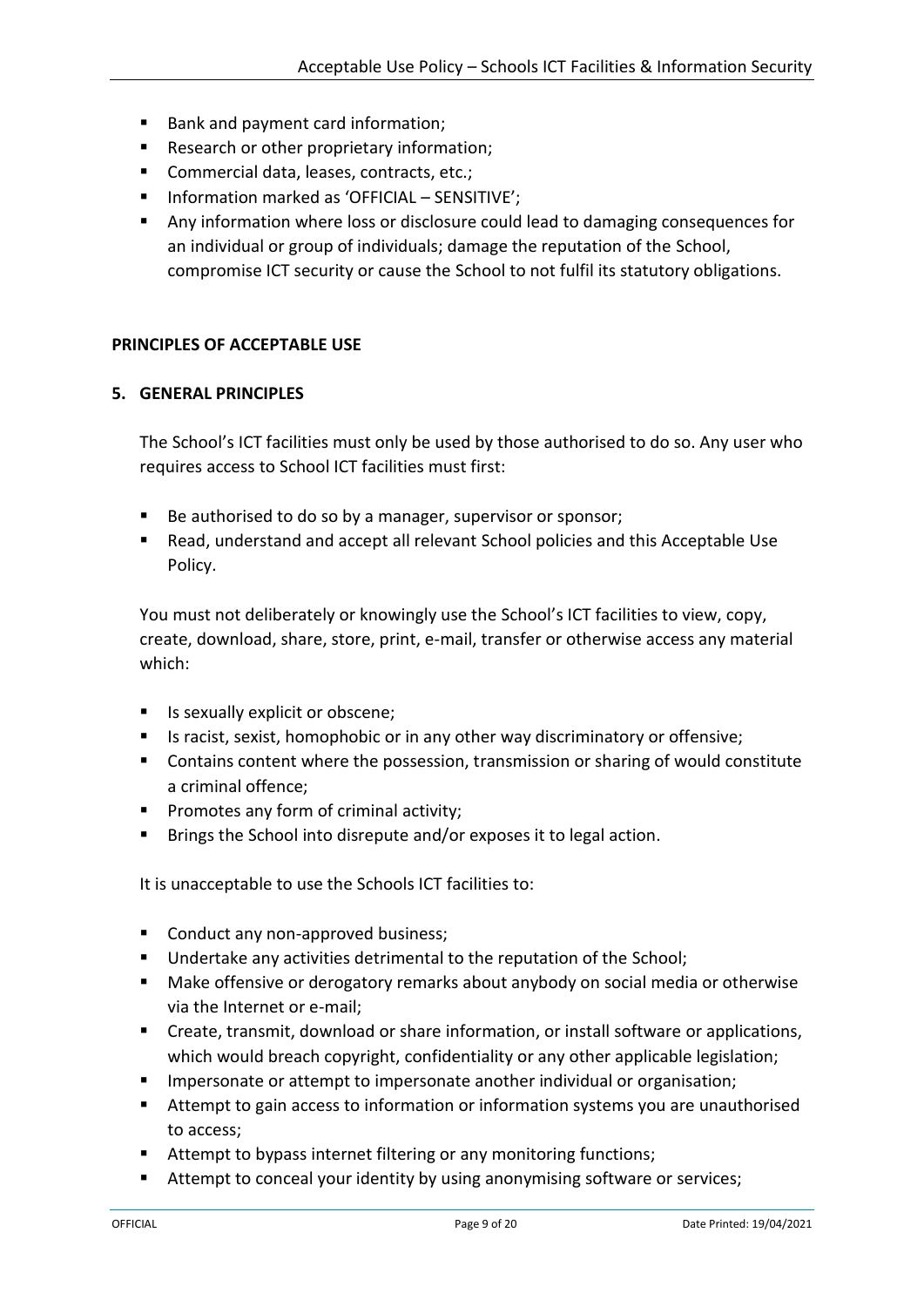Deliberately or knowingly undertake activities that corrupt or destroy School data, disrupt the work of others, deny network resources to them or violate the privacy of other users.

# **5.1 School Representation & Conduct**

When using the computing facilities of the School/OMEGA MAT you must act in accordance with any school policies; to help the School maintain a reputation for quality and integrity**.**

Employees who are aware of any impropriety, breach of procedure, unlawfulness or maladministration, should report this to their Head Teacher or Line Manager**.** 

#### **Key Message**

Communicating with both current and former pupils via social networking sites or via other non-school related mechanisms such as personal e-mails and text messaging can lead to employees being vulnerable to serious allegations concerning the safeguarding of children and young people.

Communication between pupils and adults, by whatever method, should take place within clear and explicit professional boundaries. This includes the wider use of technology such as mobile phones text messaging, e-mails, digital cameras, videos, web-cams, websites and blogs. Adults should not share any personal information with a child or young person. They should not request, or respond to, any personal information from the child/young person, other than that which might be appropriate as part of their professional role. Adults should ensure that all communications are transparent and open to scrutiny.

Adults should also be circumspect in their communications with children so as to avoid any possible misinterpretation of their motives or any behaviour which could be construed as grooming. They should not give their personal contact details to pupils including e-mail, home or mobile telephone numbers, unless the need to do so is agreed with senior management and parents/carers. E-mail or text communications between an adult and a child young person outside agreed protocols may lead to disciplinary and/or criminal investigations. This also includes communications through internet based web sites.

#### **6. USERNAMES & PASSWORDS**

Authorised users will be issued a username, password and, where necessary, an e-mail address. All log on and account information, including your password, is provided for your exclusive use only.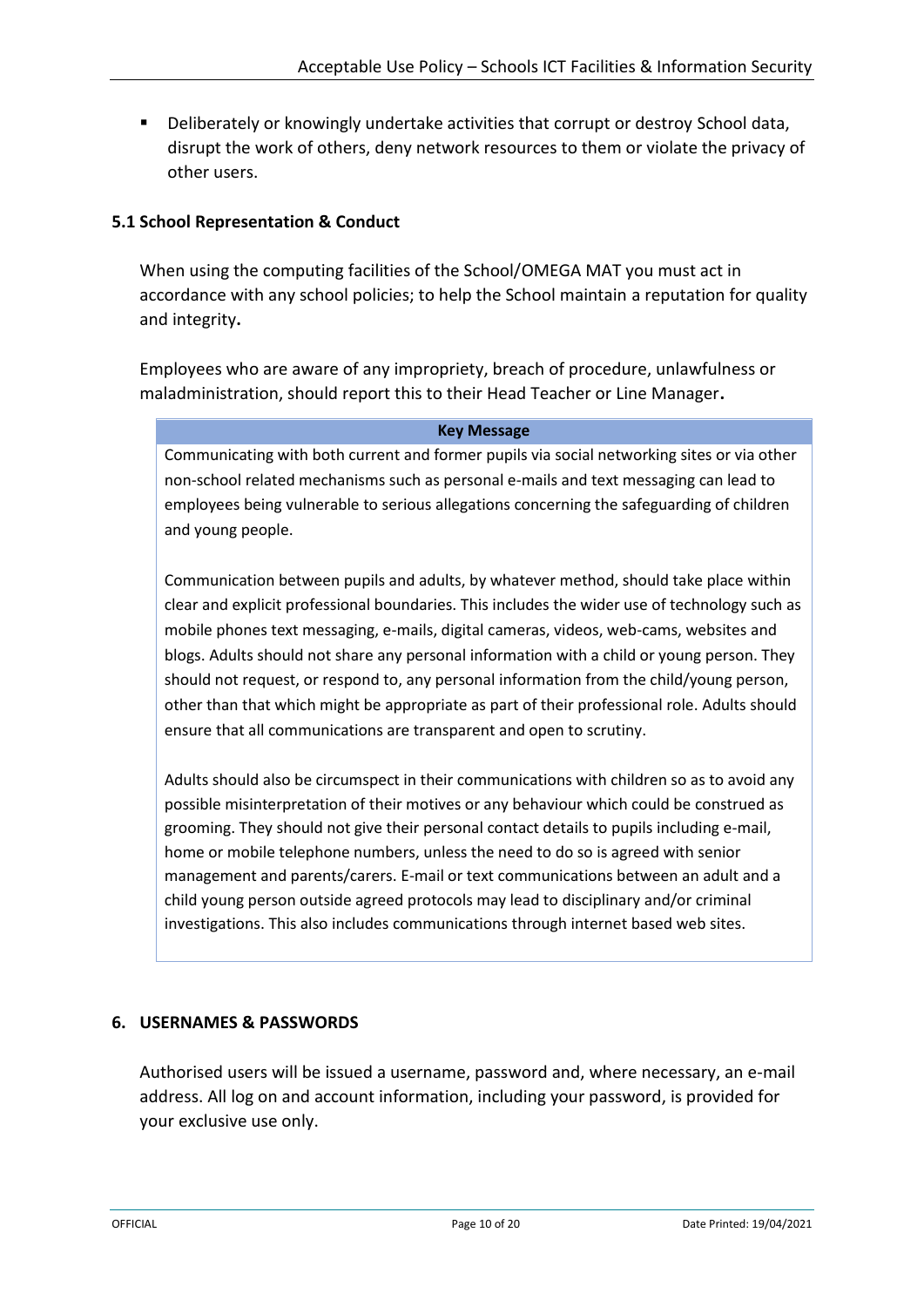# **Don'ts**

- o *For usernames allocated to a single user:*
	- <sup>n</sup> You must not share any usernames, passwords, access tokens or ID badges with any other user as you alone are responsible for any activities undertaken under your details;
- o *For usernames allocated to two or more users:*
	- <sup>n</sup> You must not share any usernames, passwords, access tokens or ID badges with any other user, other than those who have been approved as part of their role to access it;
- o You must not write down or display your password;
- $\circ$  You must not store passwords for any School system in any automated logon or within a website where it asks to save your password;
- o You must not store your username, password or other credentials within any website including web based e-mail accounts such as Yahoo or Gmail;
- o You must not attempt to access or make use of any username or e-mail address that is not your own;
- o You must not attempt to impersonate anyone else;
- o You must not leave your PC unlocked. Ensure that you lock your PC before leaving your desk;
- o You should not use a password which contains a single dictionary word (e.g. Orange123) as these have been demonstrated to be very easy to 'crack' or discover.
	- Further guidance on choosing stronger passwords is available in *[Appendix 3](#page-19-0)* of this document.

# **Useful Information**

# **Ideally, your password should must be:**

- A minimum least 8 characters long;
- Comprised of at least three of the four types of characters (upper case, lower case, numbers and symbols);
- Changed if you believe that your password has been compromised or if you suspect that someone else knows your password;
- Different from the last 20 passwords you have used.

# **Your password should not:**

■ Contain a single dictionary word (e.g. Orange123).

# **7. USE OF SCHOOL ICT EQUIPMENT**

Any equipment supplied to you (for example, Laptops, PCs, Smartphones, Tablets) remains the property of the School at all times, with the user assuming temporary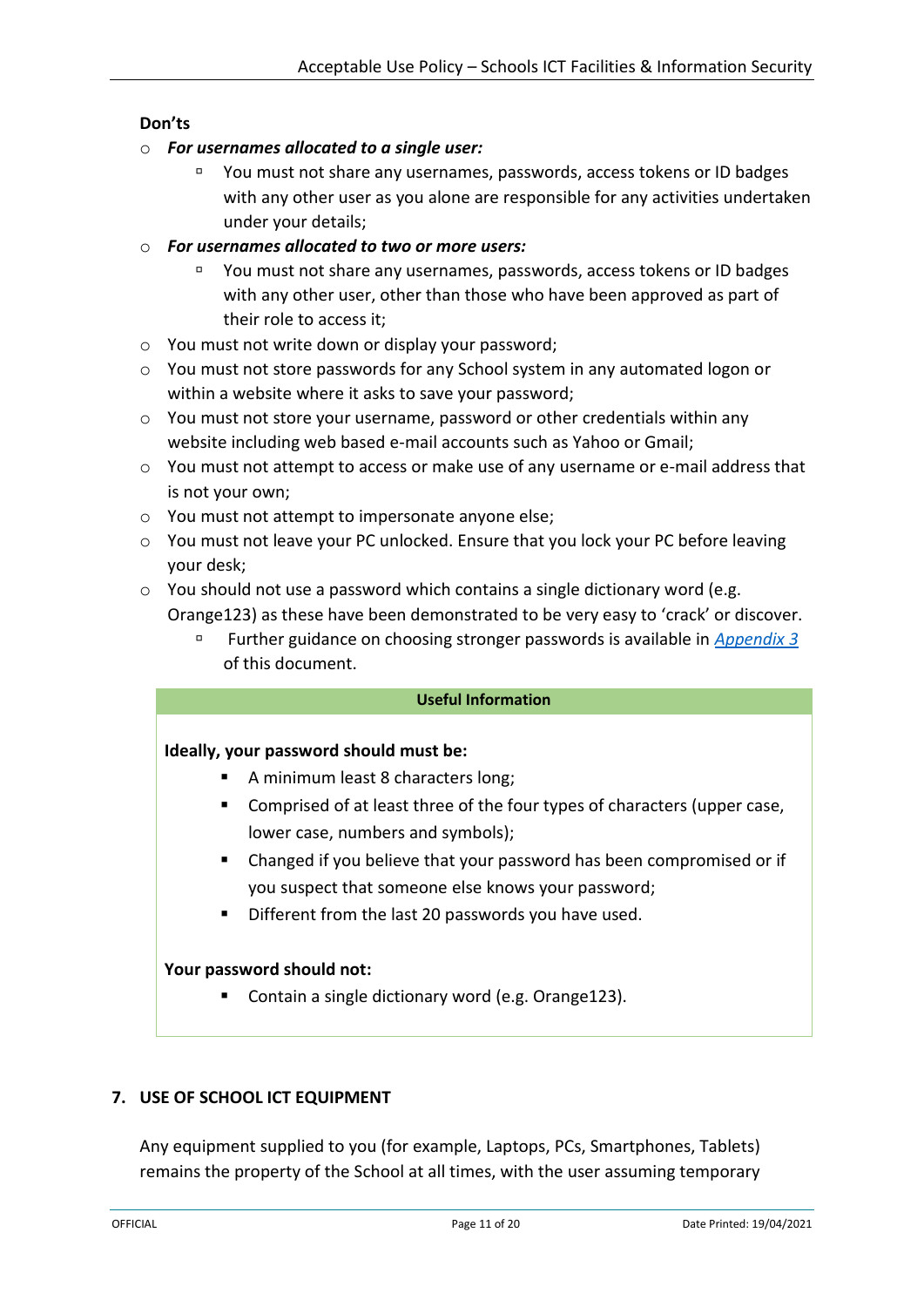# 'custodianship'.

# **Do's**

- o Make sure that at all times you use this equipment in accordance with this Acceptable Use Policy, securely, for the purpose for which it was issued to you, without reconfiguration and in compliance with relevant legislation such as the Computer Misuse Act 1990 and General Data Protection Regulation 2018;
- o On leaving employment with the School, you must ensure that all ICT equipment is returned to your line manager or the Head Teacher;
- $\circ$  Before you store any films, music or other media on ICT equipment, ensure that you are aware of your responsibilities under the current intellectual property legislation. Guidance can be found [here;](https://www.gov.uk/intellectual-property-an-overview)
- o Report the loss or theft of any ICT equipment to your School;
- $\circ$  Ensure that your screen cannot easily be viewed by others when accessing sensitive information. For example, if you were working away from Schools premises or in a public area.

# **7.1 Laptop, Tablet and Smartphone Users**

All School ICT equipment is subject to information security risks, but the portability of laptops, tablets and smartphones makes them particularly vulnerable to damage, loss or theft, either for their re-sale value or the information they contain. When outside of secured premises, there is an increased risk to any laptops or portable devices that you may carry as part of your role.

# **Do's**

- $\circ$  Users must keep ICT equipment in their possession within their sight whenever possible. ICT equipment should never be left visibly unattended unless it is suitably secured (for example in a secure office or using a "Kensington lock");
- $\circ$  Extra care should be taken in public places such as airports, railway stations or restaurants;
- o When transporting ICT equipment, you should look to minimise the risk of loss or theft. For example, putting a laptop out of sight in the boot of a car rather than on the passenger seat;
- o You must ensure that the device is regularly connected and logged onto the network to receive its security updates;
- o You must ensure that laptops are regularly restarted to ensure that all security updates are applied;
- $\circ$  Any data saved to the device is not backed up centrally. You should avoid saving data to the device wherever possible. However, where this is necessary for operational reasons you must ensure that data on the device is backed up to the network storage areas for your School as soon as is practical.

# **Don'ts**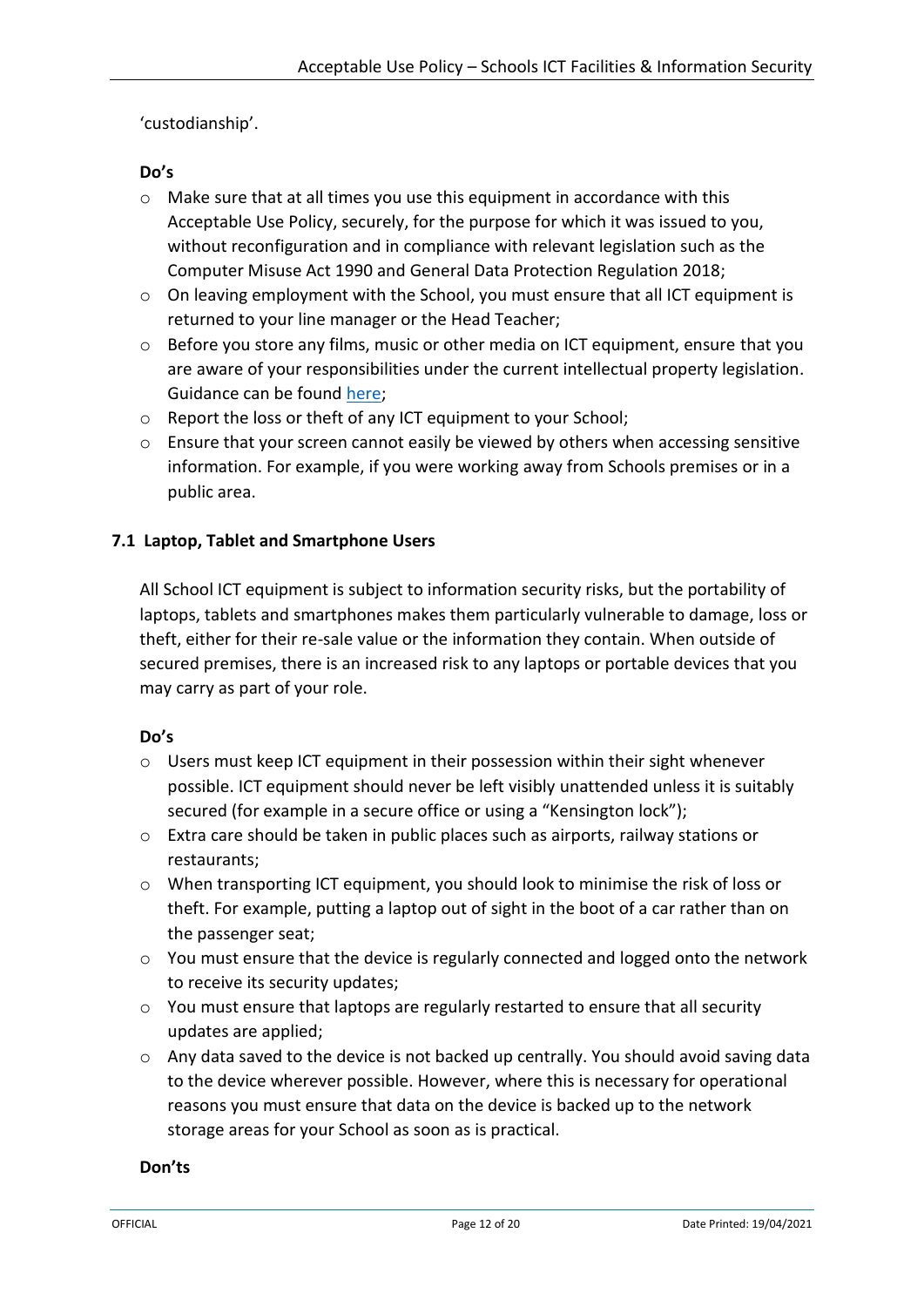$\circ$  If a device is secured either with an encryption password or a 'lock screen' password, you must not share your encryption / lock screen password with anyone or write this down.

# **7.2 Personal Use of School Equipment & ICT Facilities**

Any personal use must not, in any way, distract staff from the effective performance of their duties. Improper or inappropriate personal use of the School's/MAT's e-mail and Internet systems may result in disciplinary action.

School devices contain or enable access to school data and systems. Personal use of school ICT equipment does not extend to other family members, friends or any other person, unless they are formally authorised to do so (See [Section 5\)](#page-15-0).

# **7.3 Secure Disposal of School ICT Equipment**

School ICT equipment which is broken, no longer fit for purpose, redundant or to be used/donated for other purposes should be securely wiped (where applicable) and disposed in-line with WEEE regulations.

# **Don'ts**

o You must not sell or donate School equipment to staff, charities or any other thirdparties without the explicit authorisation of the Head Teacher and/or the School Governors.

# **8. USE OF PERSONAL AND NON-SCHOOL ICT EQUIPMENT**

The use of non-school and personal ICT equipment to undertake school business brings both opportunities and risks. The potential for an increase in flexibility and convenience must be balanced against the need to keep personal and sensitive information secure.

- You must only use your personal hand held/external devices (mobile phones/USB devices etc.) in School if permission has been gained. (Schools may amend this section in the light of their mobile phone and/or hand held devices policies if appropriate). Employees must understand that, if they do use their own devices in School, they will follow the rules set out in this agreement, in the same way as if they were using School equipment;
- You must keep personal phone numbers and email accounts private and not use your own mobile phones or email accounts to contact pupils;
- You must only use a School mobile phone when on a school trip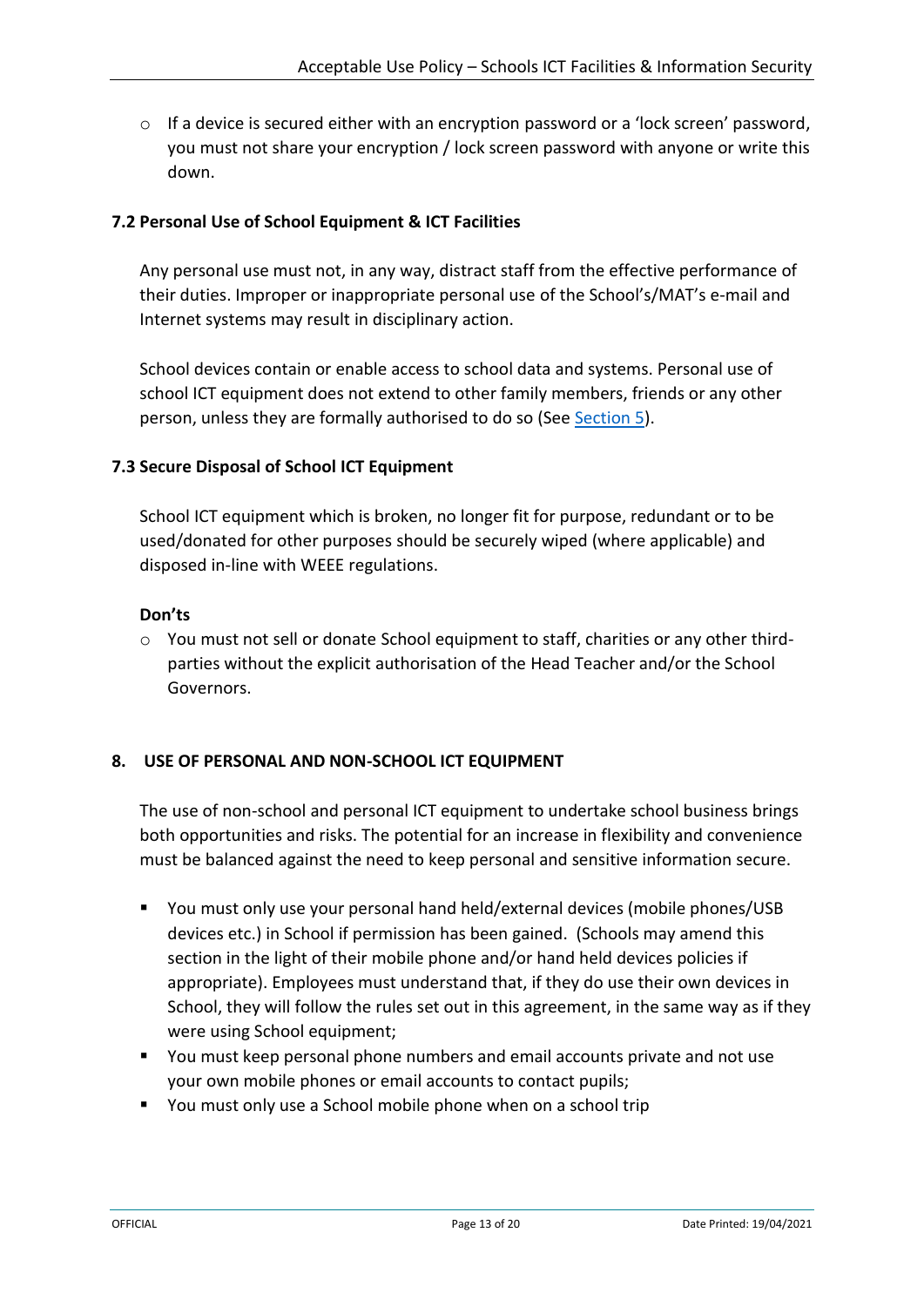**NOTE:** Schools should also document their policy on the use of Personal and Non-School ICT equipment here (e.g. Laptops, PCs, etc.). Links to Guidance on 'Bring Your Own Device' are available in [Appendix 1.](#page-17-0)

### **Useful Information**

Non-School and personal ICT equipment includes:

- Personal smartphones, tablets, laptops, PCs, networking equipment or other devices;
- Devices from partner organisations, government agencies, businesses, citizens, contractors, etc.

# **9. SHARING, SENDING & STORING INFORMATION**

# **9.1 Information Classification**

During the course of its business, a School sends and receives large quantities of data. Not all of this will be personal or sensitive, but if you handle (create, send, receive, etc.) such data, then you need to be aware of how to look after it.

Some information will be labelled with a *classification* (e.g. Official, Sensitive, Confidential etc.) which identifies how sensitive it is. However, much of the information you handle will not be labelled.

#### **Key Message**

You will need to use your professional judgement, in conjunction with available guidance, practice and processes to ensure that you are aware of the sensitivity of the information you work with. Any sensitive information must be handled (sent, stored, etc.) appropriately.

# <span id="page-13-0"></span>**9.2 Using e-mail to send sensitive information**

# **Do's**

 $\circ$  You must use appropriate technology to encrypt or otherwise protect e-mail containing sensitive information if you are sending it outside of the School.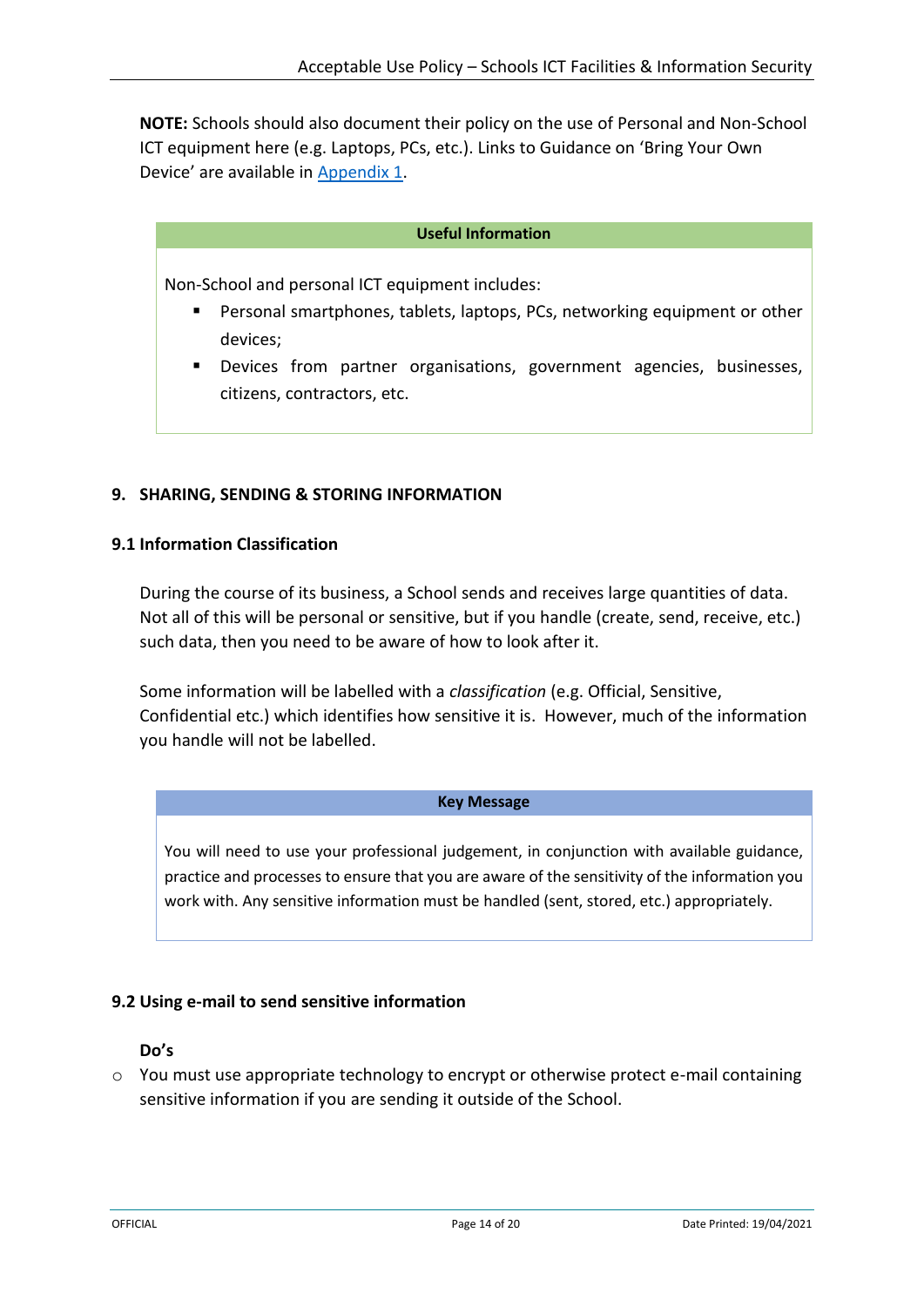# **9.3 Using Removable Media to Store Sensitive Information**

Removable media can be a convenient way to store and share information.

# **Do's**

- o Ensure that all files on the removable media are also stored on School drives or within ICT systems - removable media can be lost or damaged;
- o Ensure that any unwanted or faulty removable media are disposed of in an appropriate and secure manner.

# **Don'ts**

o Do not store sensitive information on removable media that is not encrypted (for example, standard USB memory sticks, CDs, tapes, SD cards).

#### **Useful Information**

Removable Media incudes:

- CDs and DVDs;
- USB memory sticks and external hard drives;
- Memory cards (e.g. SD cards) and SIM cards;
- Digital cameras, MP3 players;
- Backup tapes, audio cassettes.

#### **9.4 Cloud Services**

The terms 'cloud services' or 'the cloud' cover a number of technologies which provide access to software, applications, data and ICT infrastructure (typically) over the Internet. For example, services such as Dropbox offer file storage; Office 365 allows access to email and Microsoft Office applications.

The UK Government and the Information Commissioner's Office (ICO) have issued guidance about the use of 'Cloud' solutions. It is recommended that schools use this guidance to assess the technical, security, governance and legislative impact of any Cloud Service. Links to this guidance can be found in [Appendix 1.](#page-17-0)

#### **Do's**

o Make use Cloud-based technologies approved by your School for sharing information and collaborating;

#### **Don'ts**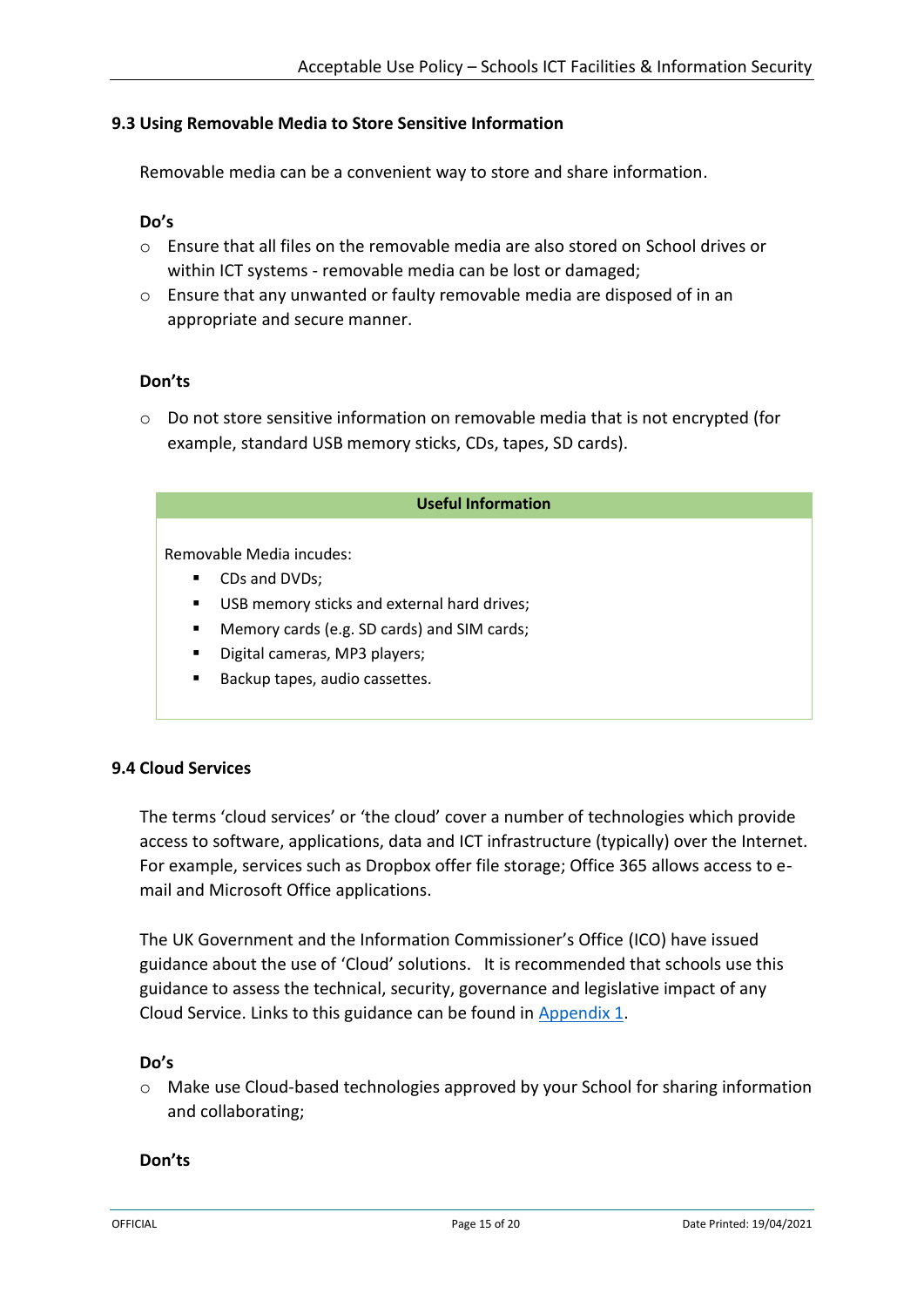■ You must not store any sensitive School information in a cloud service which has not been formally assessed and approved by the School for that purpose.

# **10. INTERNET, EMAIL & SOCIAL MEDIA**

The internet, e-mail and social media are all important channels used by a School to share, publicise and access information.

#### **Key Message**

Remember that the **General Principles** outlined in **Section 5** of this document apply when you are using the Internet, e-mail or social media.

# **10.1 Email**

#### **Do's**

- $\circ$  Check that you have selected the correct e-mail addresses(s) before you send every message;
- $\circ$  If you receive e-mail not intended for you, notify the sender and then delete the original;
- o Ensure that any sensitive information sent by e-mail is adequately protected. See *[Section 9.2](#page-13-0) Using e-mail to send sensitive information* for further information.

### **Don'ts**

- $\circ$  You must not use, disclose, distribute, copy, print or forward any information contained in an e-mail which has been sent to you in error;
- o If you receive an e-mail from an unknown source ('spam' e-mail) do not open any attachments or click on any links. Don't forward the e-mail and don't reply to the sender (as this may attract further e-mails).

#### **10.2 Social Media**

Although this Acceptable Use Policy applies to the use of School facilities, it is important to note that the use of social media outside of work can affect the workplace. For example:

■ Comments posted on social media may be seen by work colleagues, and a private disagreement may 'spill over' into the workplace.

#### **Do's**

<span id="page-15-0"></span> $\circ$  Follow the general principles outlined in [Section 5.](#page-15-0) of this document;

#### **Don'ts**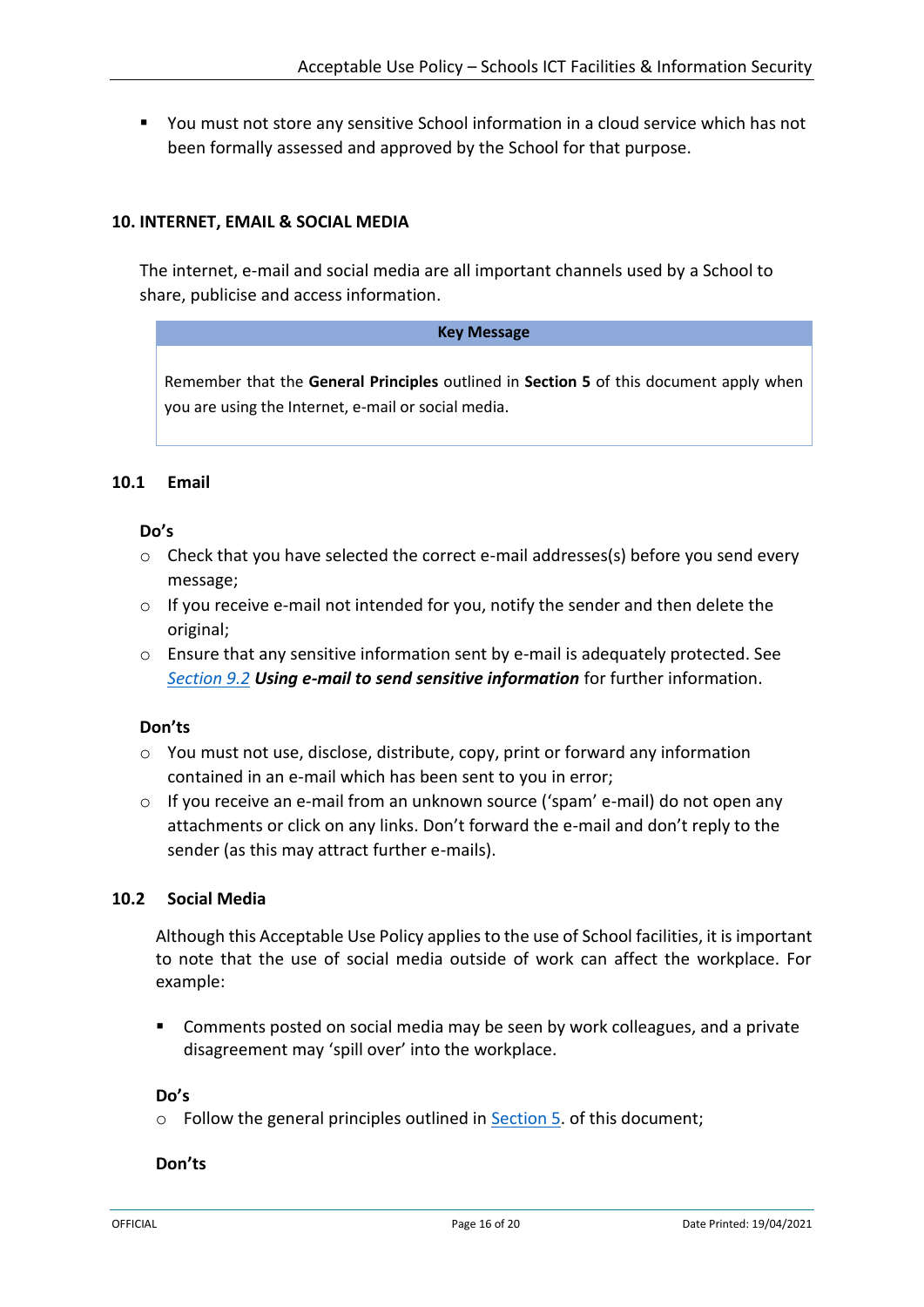- $\circ$  You must not use social networking sites to publish any content which may result in actions for defamation, discrimination, breaches of copyright, data protection or other claims for damages.
- o You must not befriend pupils on social networking sites. (Staff should consider carefully the implications of befriending parents or ex-pupils);
- o Do not post information and photos about yourselves, or School-related matters, publicly that you wouldn't want employers, colleagues, pupils, parents and other School stakeholders to see;

# **11. SECURITY INCIDENTS**

Security Incidents, for example the theft of a laptop, a computer virus or a successful hacking attack could compromise the security of School. A successful compromise may:

- Affect business operations;
- Lead to financial loss or reputational damage;
- Be a threat to the personal safety or privacy of an individual or organisation;
- Need to be reported to the UK Government, the Information Commissioner's Office, Police or a number of other organisations.

Examples of events that may result in a security incident occurring are available in *[Appendix 2](#page-18-0)* of this document.

#### **Do's**

o Ensure you report all security incidents to the school, and if necessary, to the MAT's ICT Service via 2200.

# **Don'ts**

o Don't ignore a security incident assuming that someone else will report it.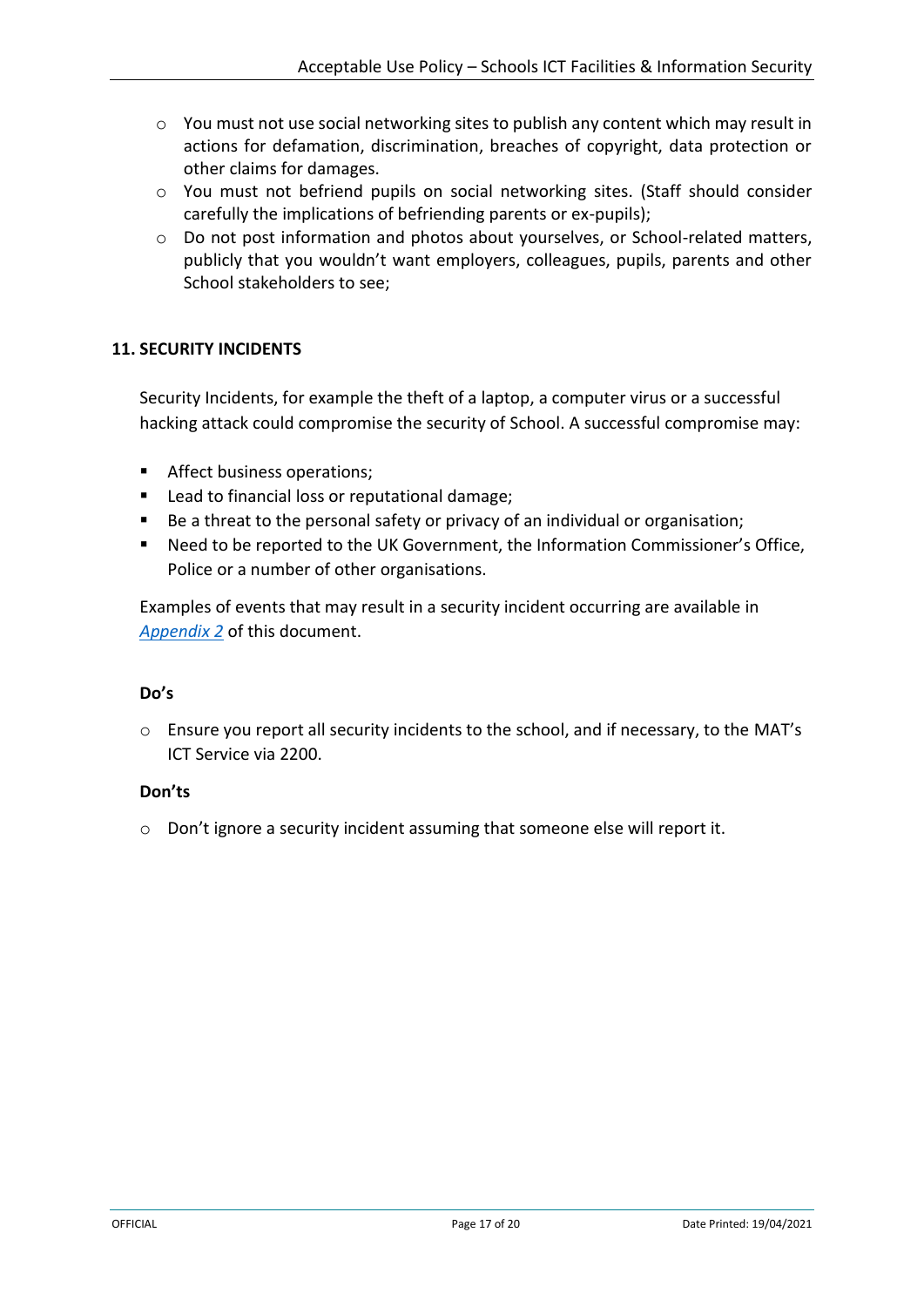# <span id="page-17-0"></span>**APPENDIX 1 - Guidance**

**I. Information Commissioner's Office**

[Bring your own device \(BYOD\) guidance](https://ico.org.uk/media/for-organisations/documents/1563/ico_bring_your_own_device_byod_guidance.pdf) [Cloud computing](https://ico.org.uk/media/for-organisations/documents/1540/cloud_computing_guidance_for_organisations.pdf) – Guidance

# **II. National Cyber Security Centre (NCSC)**

[End User Device Security](https://www.ncsc.gov.uk/guidance/end-user-device-security) [Bring your own device](https://www.ncsc.gov.uk/guidance/byod-executive-summary)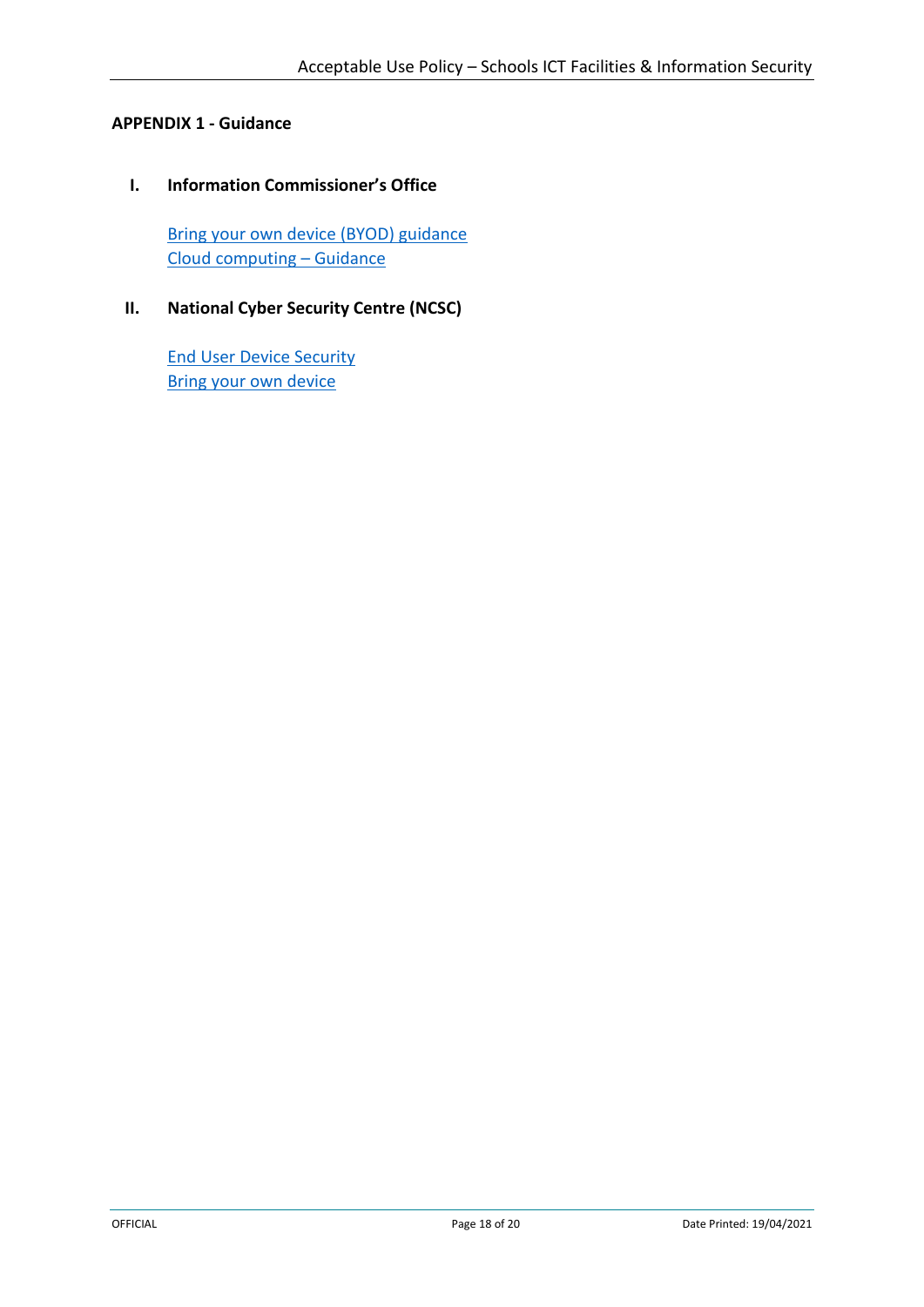# <span id="page-18-0"></span>**APPENDIX 2 – EXAMPLES OF SECURITY INCIDENTS**

The following are examples of security incidents:

- Damage to or theft/loss of information (either manual or electronic)
- The finding of confidential information/records in a public area
- Poor disposal of confidential waste
- Unauthorised access to information
- Unauthorised disclosure of confidential information to a third party (in any format including verbally)
- Transfer of information to the wrong person (by e-mail, fax, post, or phone)
- Receiving of information (such as by e-mail or fax) meant for someone else
- Sharing of computer IDs and passwords
- Loss or damage to paper based files containing sensitive or personal identifiable information
- Loss of computer equipment due to crime or an individual's carelessness
- Loss of computer media e.g. CD, USB stick
- Corrupted data
- Access to inappropriate websites in breach of policy
- Theft
- Fraud
- A computer virus
- Successful hacking attack
- Any other breach of the data protection act or other relevant legislation